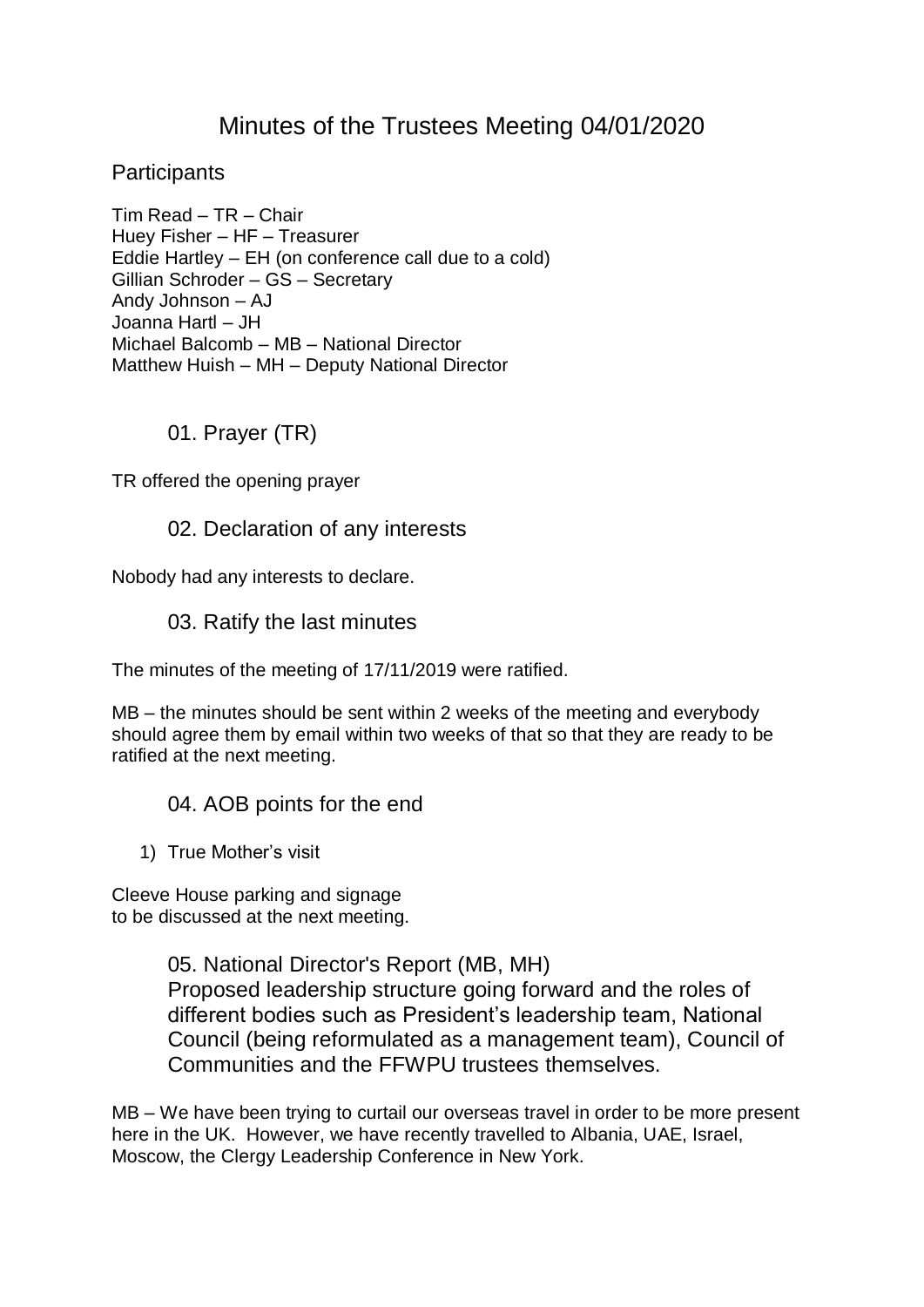Almost 40 people went from the UK to New York and the event was a success for several reasons. The Earles brought 10 pastors. The response of the clergy was very positive.

I asked True Mother to visit Europe – UK, France, Germany and Italy and she has accepted.

Next weekend there will be a Regional Leaders Meeting in LH. Trustees may attend if they wish.

There will be a CoC meeting on the weekend of 18/19 January in High Lea which will include the 2<sup>nd</sup> Providential meeting on the Saturday morning.

On 26<sup>th</sup> January there will be a meeting in advance of the World Summit for Regional Chairs and a meeting for core staff on Tuesday at 10am.

MH – Jonathan Hoyte has been asked to join the CheonBo team.

There was a HARP winter workshop with nearly 60 participants.

Reports of officers, boards and standing committees:

### 06. Treasurer's report (HF)

HF gave a summary of the accounts for 2019.

HF – At the end of the year, we predict a surplus of £36,650.

MB – It would help if there were numbered pages and gridlines on the spreadsheets of the accounts.

MB – We are paying the TV licences for the tenants. They should be paying their own TV licences.

HF – As new tenants come on board, they will not have their TV licences paid.

HF – I spoke to Sylvia after the last trustees meeting and she has agreed to continue to work for us.

HF – I attended the recent National Council budget meeting.

If a department needs a budget, they need to fill out a budget request template and an Impact Report.

MB – there is still £68,000 left over from the June CheonBo event.

10% of the CheonBo money should be sent to Korea as a tithe, 20% is for the CheonBo staff salaries and 70% of the rest should stay in the UK.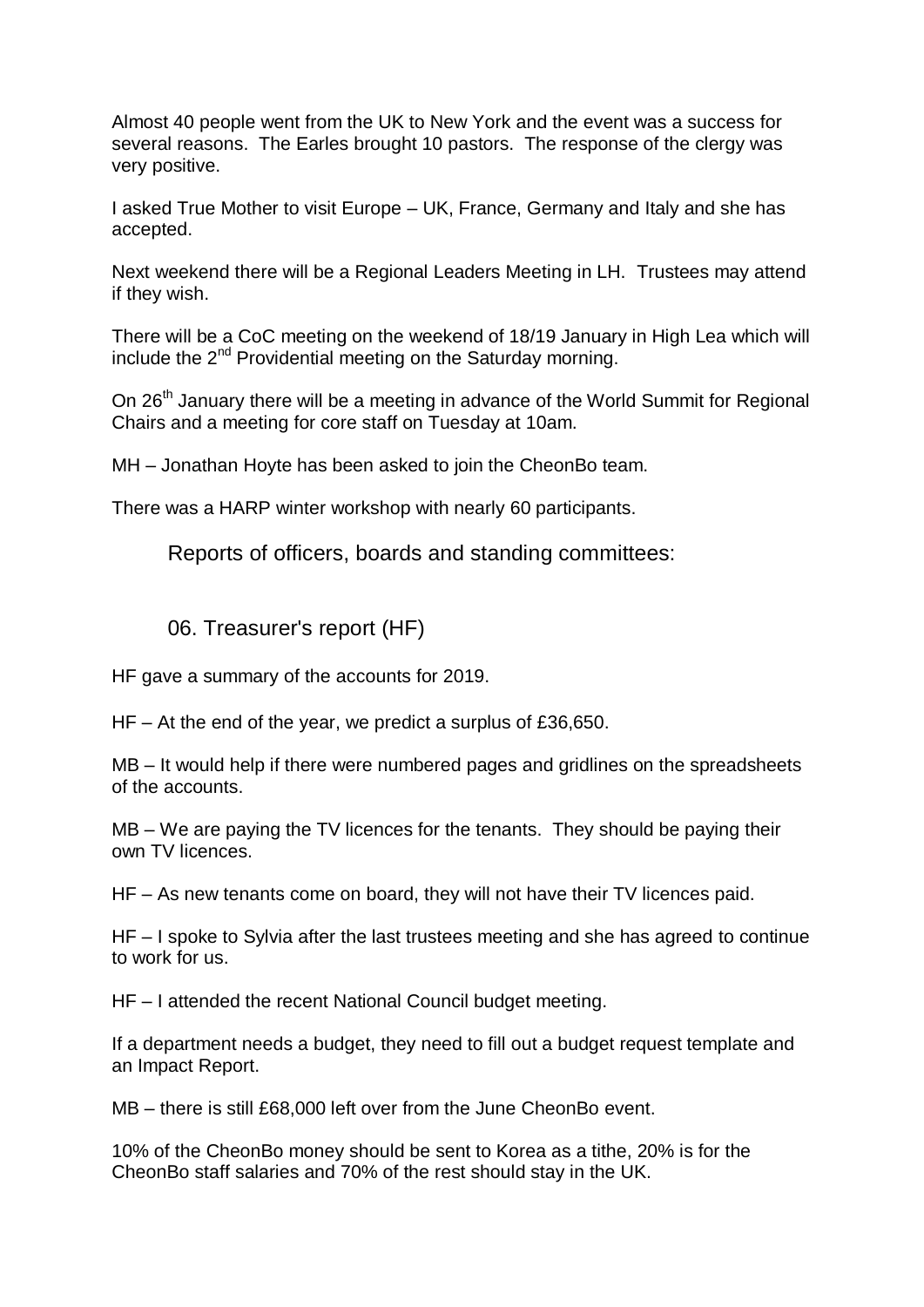The Cheon Il Guk embassy in Albania will receive support.

HF – we are planning to have a training session for regional accountants. Cecilie will support HF in organising this.

NN handles our accounts at the moment, but they do not answer our queries. They have had our business since 2016. We should shop around for another accountant.

HF – the trustees liability insurance covers us for £500,000. This is not enough. I spoke to Tom O'Connell and he received quotations. To raise it to £1,000,000 would cost an extra £139 per year and to raise it to £5,000,000 would cost an extra £685 per year.

All of our insurances expire in March, so we need to review them.

**Action Point:** HF to check out alternative insurance cover for all of our insurance policies.

TR – the Charities Commission Report should tell us what level of cover other charities have.

HF – Our HMO licence which cost £7,000 and which lasted for 5 years will also expire soon.

**Action Point:** HF to ask Westminster Council if they agree to have 2 signatories represent us. If they do, then it does not matter if we change the trustees.

MB – We can request to receive the budget proposal by a certain date ie the end of February.

**Action Point:**there should be a meeting between MH, Robin Marsh, MB and HF to discuss the UPF budget.

### 07. Secretary's report (GS)

I will start to put the Annual Report together.

TR – the next Annual Report should be aimed at non FFWPU members.

 $GS - I$  sent the minutes of the meeting of  $20<sup>th</sup>$  October 2019 to everyone, but they have not been ratified yet. I will re-send them.

Action Point: GS to re-send minutes of 20<sup>th</sup> October 2019 so that everyone can read them and ratify them.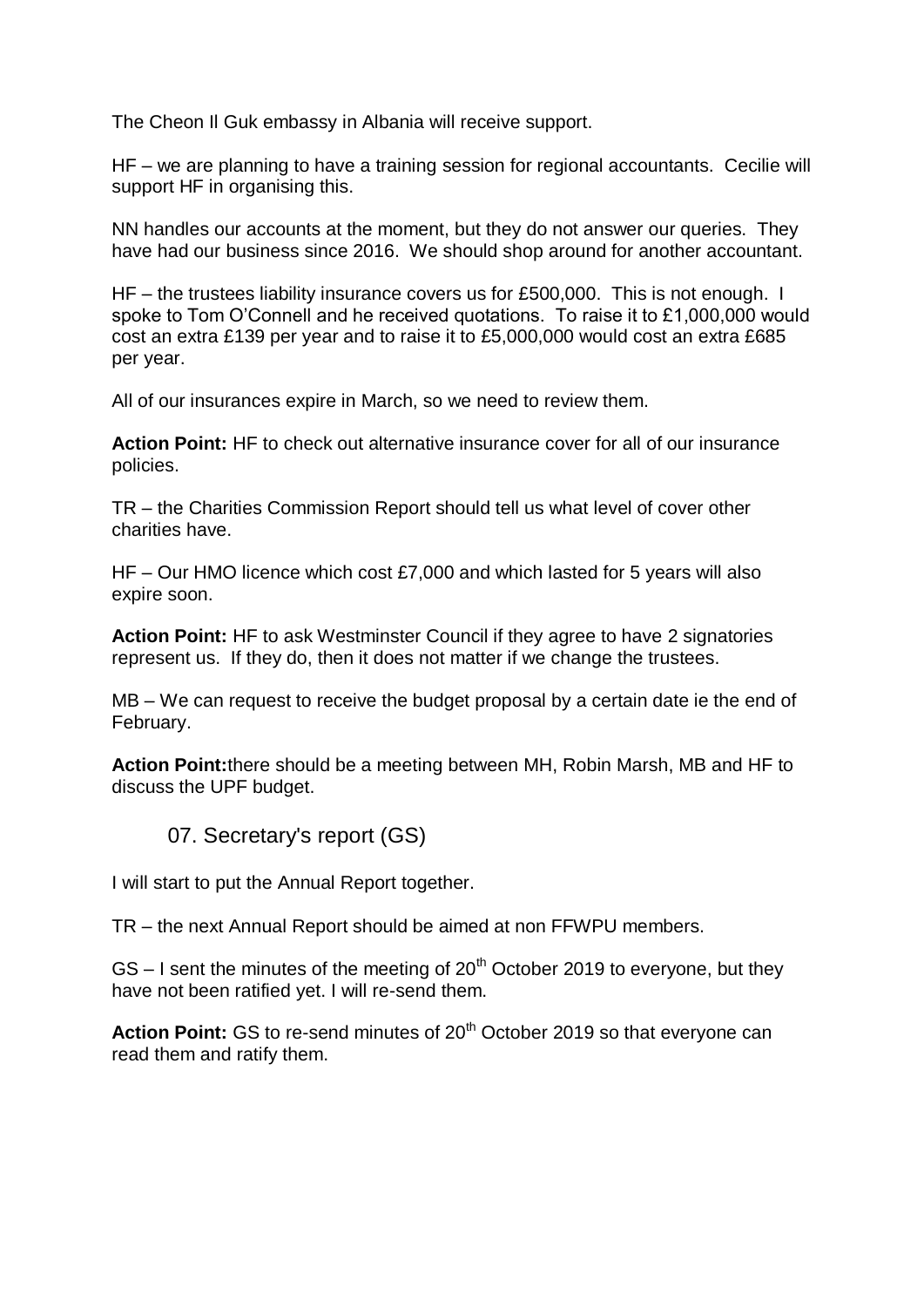Reports of special committees:

08. Corporate charity status special committee (on hold) (TR)

This topic will be discussed at a future meeting.

09. Cleeve management group (AJ, JH, Bernard Chellew)

JH – People want to know if they can still use CH.

There is a problem with the bank account. They will not speak to me because I am not a signatory. Carlo is not around at the moment.

BREAK (10 minutes)

10. Property Committee to oversee change: (see Terms of Reference v2.1 attached) (TR)

TR –I want to set up a small working committee. It will consist of HF, AJ, Simon Rosselli, Alex Fortune, Terry Sweeney, Mike Balcomb and perhaps Sonja.

**Action Point:** MB and MH to discuss with TR about creating this new committee. They will call TR soon.

AJ – the problem is the lack of expertise. We need to have a professional on board.

TR – I have drawn up some terms of reference.

MB – we should be preparing an overview of the present situation for True Mother so that she feels that she has been informed. Then we can let her know what we would like to do as the next step. I can raise this topic in 3 weeks' time when I see True **Mother** 

MB – there will come a point when we will need professional help.

MB – we also need to reorganise the corporate structure.

Unfinished business:

Action points from the last meeting:

11. Update on draft contract for Cleeve Staff (JH)

JH – the draft contract which I drew up for CH included tied accommodation. This has not been included in the contracts for LH and Keiko de Giles at the farm.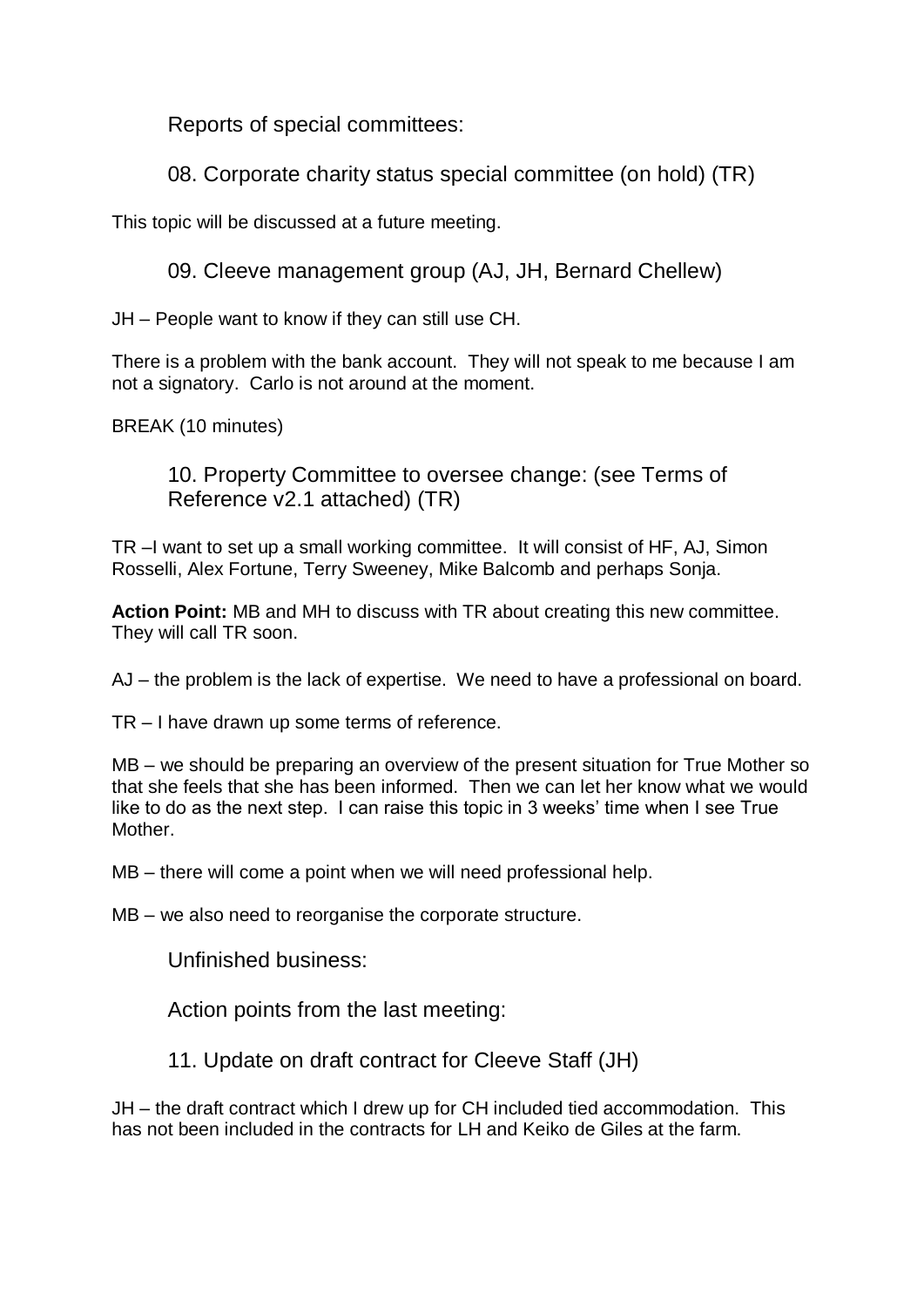JH – I am in the process of preparing a legal document. Sylvia asked NN for assistance with this, but there has as yet been no reply.

MH – I spoke to Julian. He says that his situation is not sustainable and that he needs to get some additional form of income.

MB – this is a 3-month trial. If it isn't working ...

TR – MB and MH and the new committee needs to decide whether to roll on the 3 month trial or not.

12. Issues arising from Lancaster Gate tenants and proposed solutions (see also report on Steve Buckley.docx attached) (TR)

TR - Daniel Pollitt and I met with Peter Stephenson. It was a very positive meeting in which he agreed to make a retraction. He agreed to move out of LG soon with a reference from me. He will pay us his rent arrears.

TR – we will install new cameras in the corridors, make an updated tenancy agreement to make it a breach if contract if immoral acts are taking place as defined by that agreement, and put a new locking system on the main door

**Motion by TR** that we give him a good reference providing Peter Stevenson moves out of LG, and he makes a retraction

Seconded by AJ Adopted unanimously

**Motion by TR** – with regard to Steve Buckley, we should not contact him, but if he contacts us, we should invite him to a similar meeting that we held with Peter Stevenson and invite David Franklin and Grant Miller to participate. AJ should not be involved.

Seconded by HF Adopted by majority AJ abstained.

New business:

13. National Director's Agenda Points:

i. True Mother's expectation of Britain to contribute to the World Providence, both financially and in other ways (such as education, publications, etc) Add quantitative details, goals.

MB –TM has just finished a 7-year course from the time of the Seung Hwa to Foundation Day next month. The next 7-year course will take True Mother to 84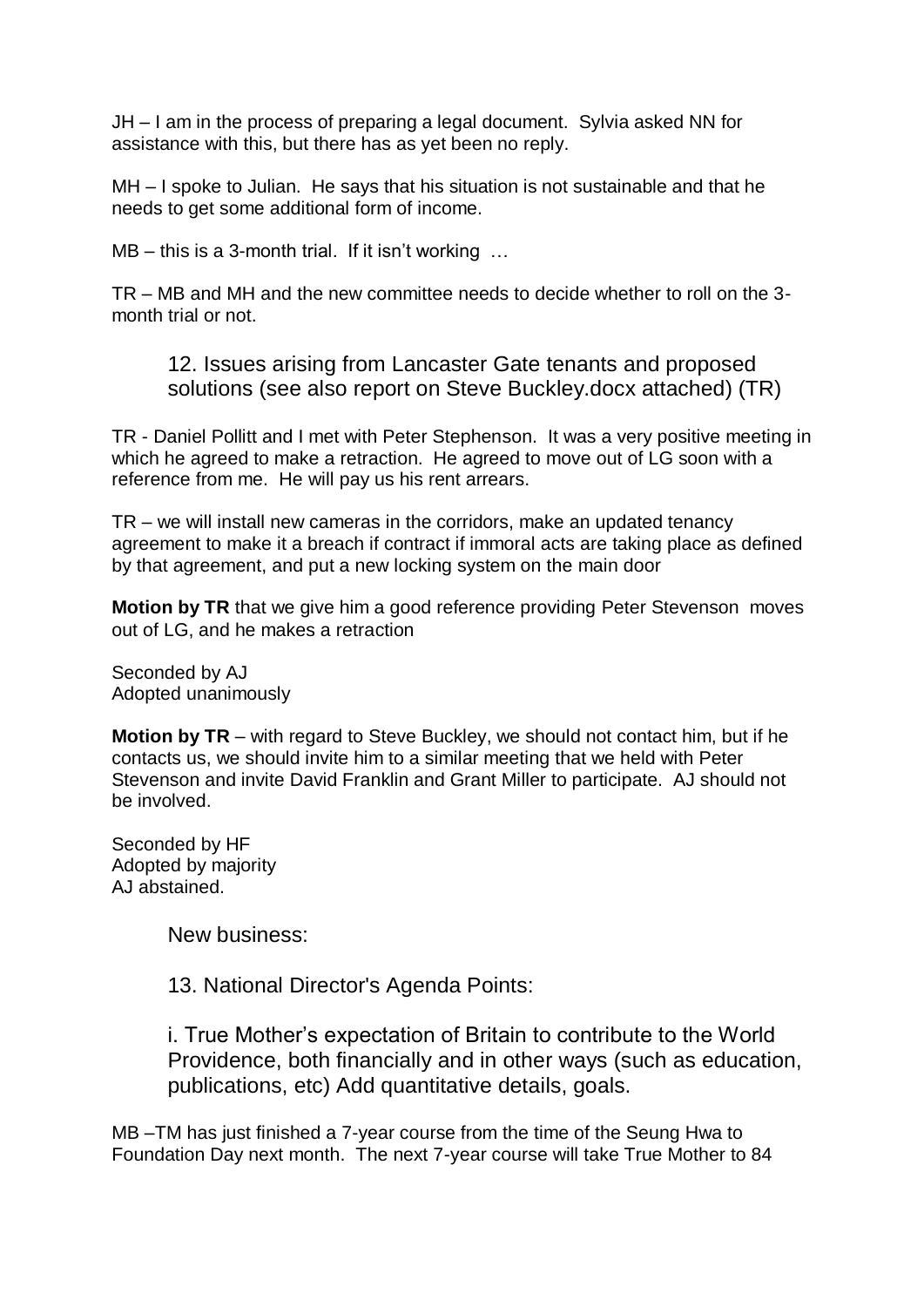years old. In this 7 year period, TM wants to make the condition for all nations of the world to accept True Father. This nation should serve the commonwealth nations.

TM will come to the UK this year. We need 100 new members and 10,000 blessed couples.

The UPF board and our board could be a way of allowing people to work with our movement.

MH – many young people worked with the movement last year creating a much better culture.

MH - An Online education system is needed so that we can bless 10,000 couples meaningfully.

ii. Managing the Asset portfolio to achieve an acceptable rate of return. Review of findings of PIC and deciding on a recommendation for True Mother.

MB – FFWPU's assets can generate income that can grow the movement here and contribute to the world providence.

iii. Creating a development (institutional fundraising) team.

iv. Draft calendar of activities for 2020

vii. Constitution of the Board: a proposal that the SubRegional Leader is appointed to the Board ex officio.

MH – the sub regional leader should be appointed to the board of trustees ex officio.

viii. Discussion of expected roles of the Trustees, frequency of meetings, etc.

MB –meetings should only be held quarterly as a general rule.

viii. The Masters

MB - We need to support the Masters.

**Motion byTR** that MB and MH look into the needs of the Masters.

Adopted unanimously.